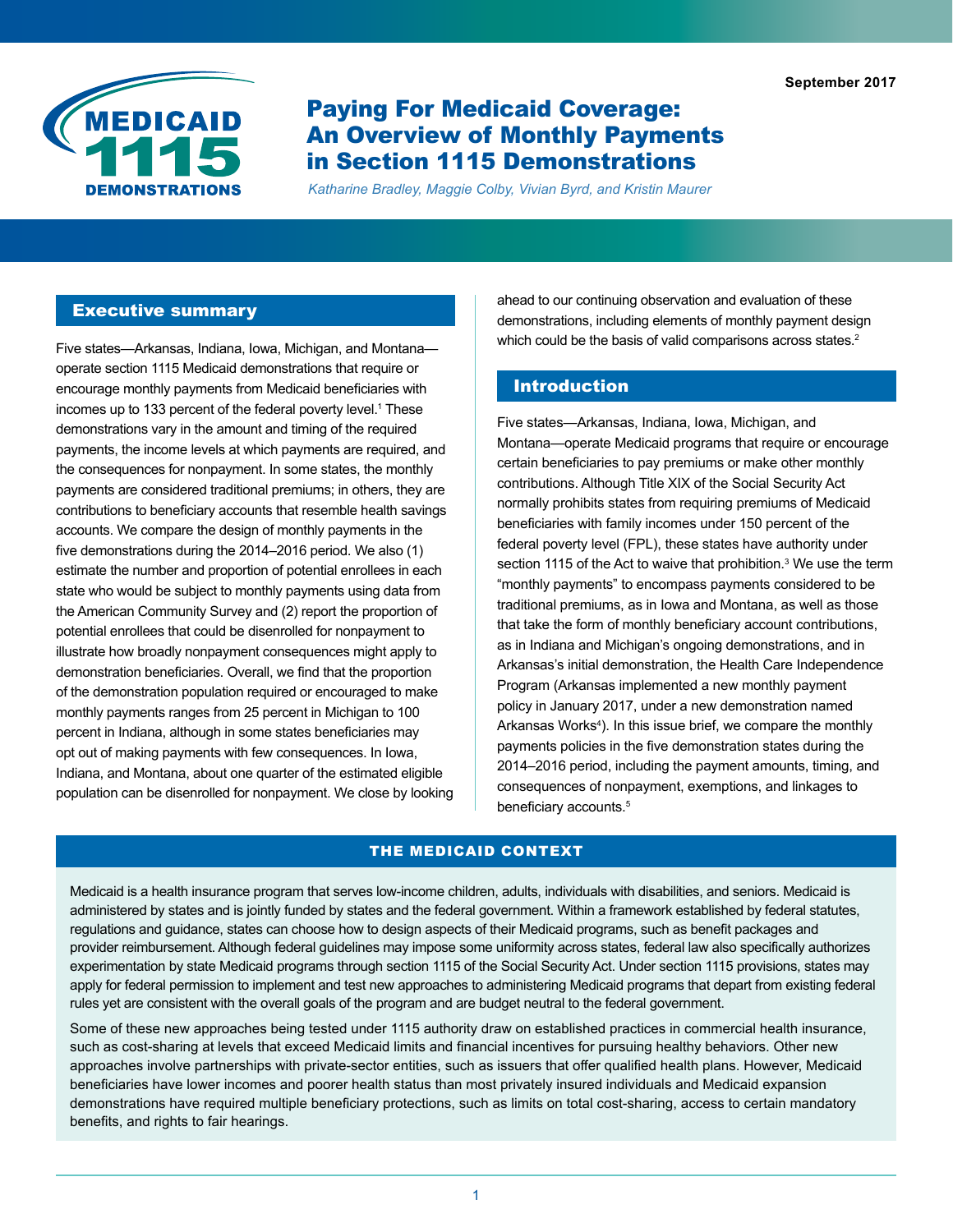Each of these demonstrations is intended to promote beneficiaries' responsibility for and engagement in their health coverage and care, and as such introduces policies that may affect beneficiary enrollment and coverage continuity. For example, payment amounts and timing of collection may influence whether individuals decide to enroll in Medicaid and how long they remain enrolled. Having to pay for Medicaid coverage could signal that it is valuable, which could encourage people to enroll or to stay enrolled. On the other hand, consequences of nonpayment, such as debt collection policies, may affect take-up and enrollment continuity. Because these demonstrations allow states to apply monthly payment requirements to beneficiaries with lower incomes than previously allowed, the states and CMS are monitoring enrollment patterns at the affected income levels.

# What are the state-by-state differences in monthly payment design?

Table 1 lists the implementation dates for the five states' demonstrations and the dates when payment policies first took effect, and highlights key differences among the five demonstrations in the monthly payment amounts and timing, the consequences of nonpayment, and linkages with beneficiary accounts.

Monthly payment amounts by income level. The Iowa design for monthly payment amounts is a fixed amount for each of two different income groups. Iowa requires monthly payments for beneficiaries with incomes above 50 percent of FPL, although the state waives these contributions if beneficiaries engage in

#### Table 1. Monthly payment design by state, 2014–2016

| <b>Design element</b>            | <b>Arkansas: Health</b><br><b>Care Independence</b><br><b>Program</b> <sup>a</sup>                                                          | <b>Indiana: Healthy</b><br>Indiana Plan (HIP) 2.0 <sup>b</sup>                                                                                                                                                                                                                                 | <b>Iowa: Iowa Health</b><br>and Wellness Plan                                                                                                                                                                                             | <b>Michigan: Healthy</b><br><b>Michigan Plan</b>                                                                                                      | <b>Montana: Health and</b><br><b>Economic Livelihood</b><br><b>Partnership</b>                                                                                                                                                                                                              |
|----------------------------------|---------------------------------------------------------------------------------------------------------------------------------------------|------------------------------------------------------------------------------------------------------------------------------------------------------------------------------------------------------------------------------------------------------------------------------------------------|-------------------------------------------------------------------------------------------------------------------------------------------------------------------------------------------------------------------------------------------|-------------------------------------------------------------------------------------------------------------------------------------------------------|---------------------------------------------------------------------------------------------------------------------------------------------------------------------------------------------------------------------------------------------------------------------------------------------|
| <b>Expansion date</b>            | January 1, 2014                                                                                                                             | February 1, 2015                                                                                                                                                                                                                                                                               | January 1, 2014                                                                                                                                                                                                                           | April 1, 2014                                                                                                                                         | January 1, 2016                                                                                                                                                                                                                                                                             |
| Monthly<br>payments<br>effective | January 1, 2015<br><b>Discontinued</b><br>April 2016                                                                                        | February 1, 2015                                                                                                                                                                                                                                                                               | January 1, 2015                                                                                                                                                                                                                           | October 1, 2014                                                                                                                                       | January 1, 2016                                                                                                                                                                                                                                                                             |
| Basis for monthly<br>amount      | Fixed amounts, as<br>listed below                                                                                                           | 2% of income for those<br>>5% FPL; \$1 for those<br>at or below 5% FPL                                                                                                                                                                                                                         | Fixed amounts, as listed<br>below                                                                                                                                                                                                         | 2% of income for those<br>>100% FPL                                                                                                                   | 2% of income for those<br>at or above 50% FPL                                                                                                                                                                                                                                               |
| Monthly amounts                  | \$0                                                                                                                                         | 0-5% FPL: \$1                                                                                                                                                                                                                                                                                  | 0-49% FPL: \$0                                                                                                                                                                                                                            | \$0                                                                                                                                                   | 0-49% FPL: \$0                                                                                                                                                                                                                                                                              |
| for income<br>0-100% FPL         |                                                                                                                                             | 6-100% FPL: \$1-\$20°                                                                                                                                                                                                                                                                          | 50-100% FPL: \$5                                                                                                                                                                                                                          |                                                                                                                                                       | 50-100%: \$10-\$20°                                                                                                                                                                                                                                                                         |
| Monthly amounts                  | >100-115% FPL: \$10                                                                                                                         | >100-133% FPL:                                                                                                                                                                                                                                                                                 | >100-133% FPL: \$10                                                                                                                                                                                                                       | >100-133% FPL:<br>$$20 - $27$ °                                                                                                                       | >100-133% FPL:                                                                                                                                                                                                                                                                              |
| for income<br>>100% FPL          | 116-138% FPL: \$15                                                                                                                          | $$20 - $27$ °                                                                                                                                                                                                                                                                                  |                                                                                                                                                                                                                                           |                                                                                                                                                       | $$20 - $27$ °                                                                                                                                                                                                                                                                               |
| Timing of<br>payments            | If paid before the end<br>of the 2nd month<br>after coverage was<br>effective, beneficiary<br>avoided copayments<br>at the point of service | Beneficiaries with income<br>>100% FPL cannot enroll<br>until the first monthly<br>payment is made. For<br>those with income<br>≤100% who choose<br>not to pay monthly<br>payments, coverage is<br>effective the first day<br>of month in which the<br>60-day initial grace<br>period expires. | Begins after 12<br>months of enrollment<br>if incentivized health<br>behaviors are not<br>completed. There is also<br>a 30-day grace period<br>for making the first<br>payment or completing<br>health behaviors.                         | Begins after 6 months of<br>enrollment                                                                                                                | Begins in the first month<br>of enrollment                                                                                                                                                                                                                                                  |
| Consequences<br>of nonpayment    | Beneficiaries are<br>exposed to QHP<br>copayments at the<br>point of service                                                                | A 60-day grace<br>period is followed by<br>disenrollment for 6<br>months for beneficiaries<br>with income >100%<br>FPL. Those with income<br>≤100% remain enrolled,<br>but lose enhanced<br>benefits and are<br>exposed to copayments.                                                         | A 90-day grace period<br>is followed by<br>disenrollment for<br>beneficiaries with<br>income >100% FPL.<br>but can re-enroll at any<br>time. Monthly payments<br>can become a collectible<br>debt after 90 days for all<br>beneficiaries. | No beneficiaries<br>are disenrolled for<br>nonpayment, but the<br>state will garnish state<br>tax returns for missed<br>payments in excess<br>of \$50 | >100% FPL:<br>disenrollment for<br>nonpayment after<br>a 30-day notice of<br>nonpayment period and<br>a 90-day grace period;<br>may re-enroll upon<br>payment or when debt<br>is assessed<br>50%-100% FPL: cannot<br>be disenrolled but unpaid<br>payments can become a<br>collectible debt |
| Beneficiary<br>accounts          | Yes                                                                                                                                         | Yes                                                                                                                                                                                                                                                                                            | No                                                                                                                                                                                                                                        | Yes                                                                                                                                                   | <b>No</b>                                                                                                                                                                                                                                                                                   |

*(continued)*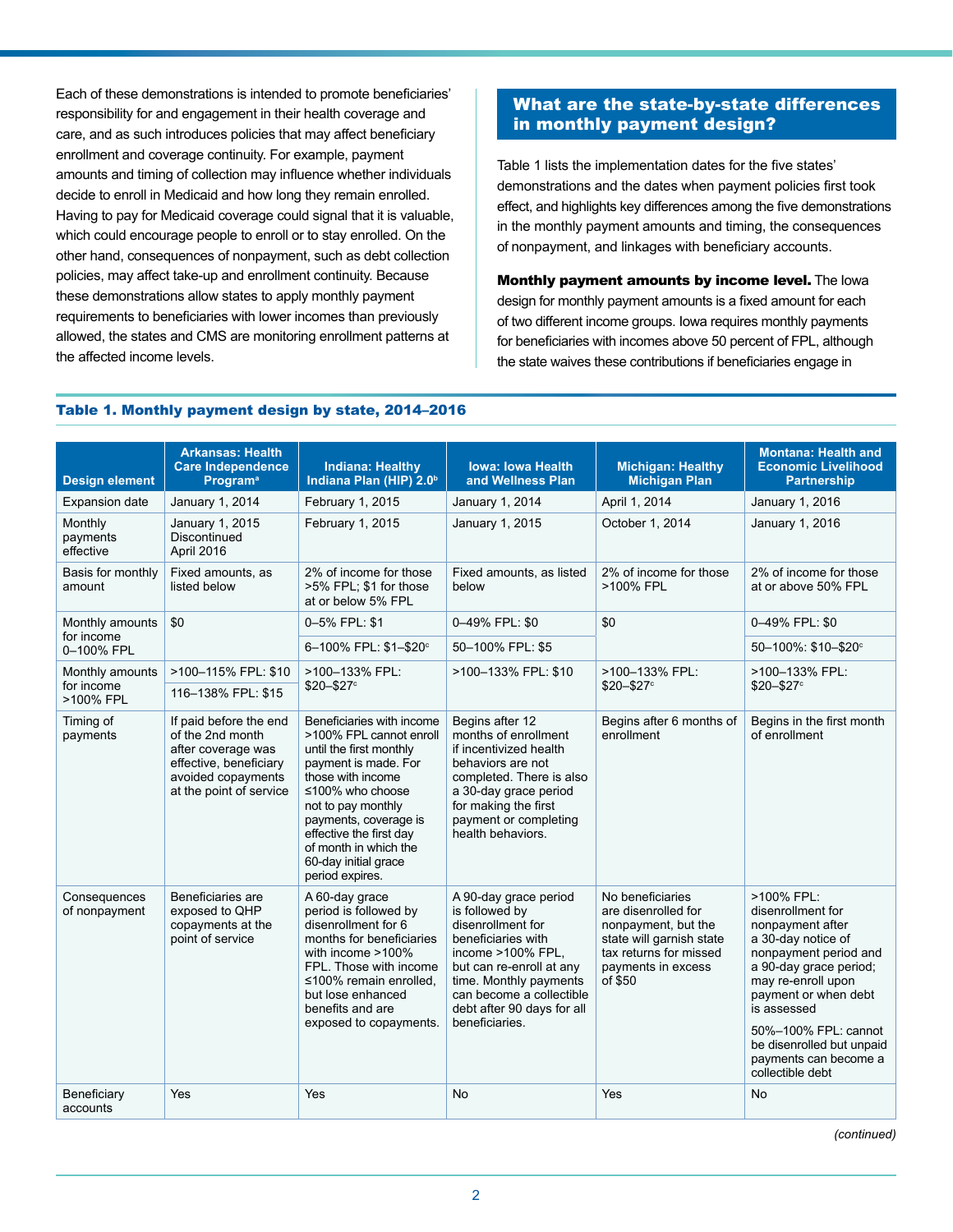#### Sources: Mathematica analysis of:

Arkansas Special Terms and Conditions, approval period September 27, 2013–December 31, 2016; as amended January 1, 2015.

Iowa Marketplace Choice Plan Special Terms and Conditions, approval period January 1, 2014–December 31, 2016; as amended December 31, 2014.

Indiana Special Terms and Conditions, approval period February 1, 2015–December 31, 2018.

Michigan Special Terms and Conditions, approval period December 30, 2013–December 31, 2018.

Montana Special Terms and Conditions, approval period November 1, 2015–December 31, 2020. Key informant interviews with Medicaid officials in Arkansas, Indiana, Iowa, Michigan, and Montana.

<sup>a</sup> Arkansas closed the Independence Accounts in June 2016 and subsequently received approval for a new set of demonstration policies for the period 2017 through 2021. under the name Arkansas Works. This issue brief focuses on monthly payment policies during the period when Independence Accounts were in effect.

**Payment amounts are for HIP Plus beneficiaries. HIP Basic beneficiaries do not make monthly payments.** 

<sup>c</sup>Amounts were calculated using the FPL for a household size of one and the 2017 FPL threshold (\$12,060), and are rounded to the nearest whole dollar. Monthly income levels for a household size of one at 50%, 100%, and 133% of the 2017 threshold are \$503, \$1,005, and \$1,387, respectively.

FPL = federal poverty level; QHP = qualified health plan.

certain health behaviors. From January 2015 through April 2016, under the Health Care Independence Program, Arkansas also set fixed amounts for adults with incomes above 100 percent of the FPL.6 Arkansas initially received section 1115 authority to collect contributions from adults with household incomes between 50 percent and 100 percent FPL, but did not implement this policy.

Indiana, Michigan, and Montana set monthly payments at 2 percent of household income, although beneficiaries in Indiana with incomes of 5 percent of FPL and below have a monthly contribution of \$1 per month, regardless of whether this amount is greater than 2 percent of household income. However, monthly contributions are optional for Indiana beneficiaries with incomes below the poverty line. If beneficiaries in this income range do not make monthly payments, they enroll in HIP Basic rather than HIP Plus. HIP Basic has fewer benefits and exposes beneficiaries to copayments at the point of service. Beneficiaries enrolled in HIP Plus are protected from copayments except for those applied to non-emergency visits to emergency departments. The maximum monthly payment for HIP Plus beneficiaries is \$100. Michigan does not require monthly payments of adults at or below the poverty line, and Montana does not require monthly payments of adults below 50 percent of the FPL. Beneficiaries in Indiana and Michigan can have their contributions reduced if they engage in certain health behaviors.

**Timing of monthly payments. lowa's demonstration** design has the longest time lapse between enrollment and the first required payment. If beneficiaries do not complete specified health behaviors in the first year of enrollment, including a physical or dental wellness exam and a health risk assessment, they must pay monthly payments beginning in the second year, after a 30-day grace period during which beneficiaries can complete these behaviors and eliminate their payment liability for the second year. Michigan requires the first payment after the first six months of enrollment. Montana requires a payment for the first month that coverage is effective, no matter when in the first month an individual is determined eligible. If beneficiaries enroll early in the first month, the first invoice arrives later that same month and combines payments owed for the first and second months. If beneficiaries enroll after the billing cutoff date in the first month, the first statement arrives in the second month and combines payments owed for the first three months of enrollment. Under

the Health Care Independence Program, Arkansas encouraged beneficiaries to make a first payment by the end of the second month after coverage was effective.

The timing of monthly payments in Indiana is based on section 1115 authority the state has had since 2008 to waive laws governing reasonable promptness and retroactive coverage, setting coverage to begin on the first day of the month in which a beneficiary makes an initial financial contribution.7 After they are determined eligible, beneficiaries have 60 days to make their first monthly contribution and enroll in HIP Plus. Adults with incomes above the poverty line who do not make a payment do not receive coverage. For those with incomes at or below the poverty line who choose not to make monthly payments, coverage in HIP Basic is effective on the first day of the month in which a 60-day payment period expires. HIP Basic does not cover certain benefits included in HIP Plus, such as vision and dental services and requires point-of-service cost sharing. Beneficiaries can also opt to enroll in coverage right away by making a \$10 contribution at application. The \$10 "fast track" payment is applied to the beneficiary's future monthly payment contribution requirements.

Consequences of nonpayment. The three states that have authority to require monthly payments of beneficiaries with incomes below the poverty line (100 percent of the FPL) also apply the most serious consequences for nonpayment. CMS has allowed these three states to disenroll beneficiaries for nonpayment, although these policies apply only to those with incomes above the poverty line. Iowa disenrolls beneficiaries with incomes above the poverty line after a 90-day grace period, but beneficiaries can re-enroll at any time. Montana also disenrolls beneficiaries with incomes above the poverty line for nonpayment after a 30-day notice period and a 90-day grace period. Beneficiaries can re-enroll after payment of past due amounts or after debt assessment by the state.<sup>8</sup> In Indiana, all beneficiaries who make a payment within 60 days of their eligibility determination are enrolled in HIP Plus. After the 60-day grace period passes, HIP Plus beneficiaries with incomes above the poverty line who make at least one monthly contribution but fail to make subsequent payments are disenrolled from the program, and may not re-enroll for six months.

For beneficiaries who owe monthly payments at any income level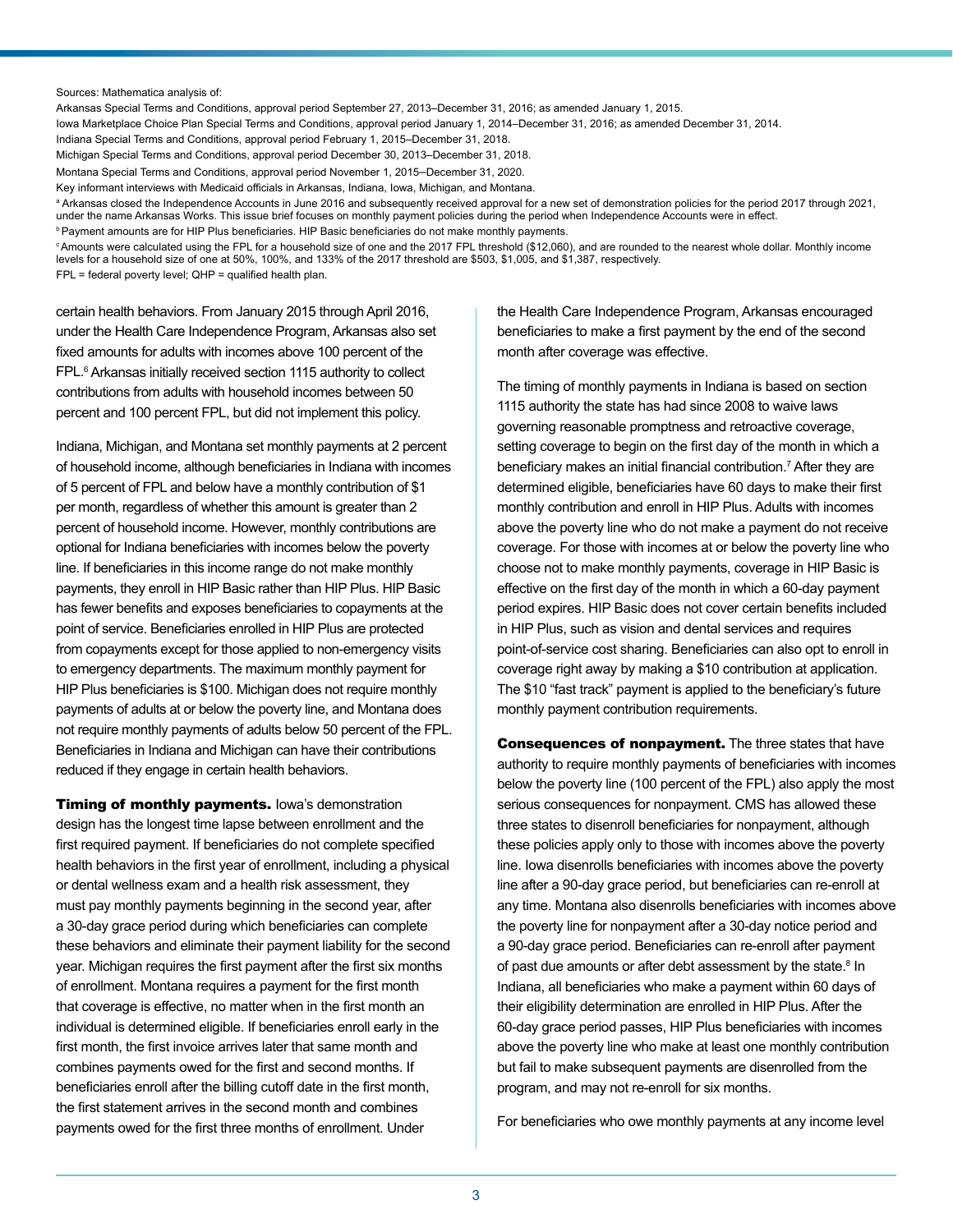in Iowa and Montana, including those below the poverty line, pastdue payments can become a collectible debt. In Indiana, those with incomes below the poverty line who do not make monthly payments are automatically enrolled in HIP Basic, a more limited benefit plan. If beneficiaries with incomes at or below the poverty line begin making payments and enroll in HIP Plus, but then stop paying their monthly contributions, they would transition to HIP Basic. They cannot regain access to HIP Plus until their annual coverage renewal date. Beneficiaries with incomes above the poverty line do not have access to HIP Basic.

Michigan asks beneficiaries above the poverty line to make monthly payments and does not disenroll them for nonpayment. Michigan initiates a messaging process for beneficiaries who have missed payments, and will refer beneficiaries who have missed repeated payments and owe more than \$50 to its Department of Treasury to garnish state tax returns or lottery winnings. Likewise, Arkansas asked beneficiaries with incomes above the poverty line to make monthly payments under the Health Care Independence Program, and did not disenroll them for nonpayment. The penalty for nonpayment of monthly payments was that beneficiaries were required to pay copayments at the point of service, and could be denied service if they were not able to do so. Beneficiaries who made monthly payments did not have to make copayments; these beneficiaries therefore traded the unplanned expense of copayments for predictable, uniform monthly contributions.<sup>9</sup> (The state paid copayments for beneficiaries below the poverty line, who were not asked to make monthly payments.)

#### Exemptions from monthly payments and nonpayment

penalties. Iowa, Montana, and Indiana exempt certain beneficiaries from monthly payment requirements and/or nonpayment consequences, including those who would otherwise owe monthly payments based on income level. Iowa's monthly payment exemption policy is unique in that individuals who attest to financial hardship are exempt from monthly payment obligations. Individuals can claim financial hardship each month through an option on the payment statement. Medically frail individuals and those enrolled in cost-effective employer-sponsored insurance under the state Health Insurance Premium Payment Program are also exempt from monthly payments in Iowa.

Indiana and Montana exempt certain groups from both payment requirements and nonpayment consequences. In Indiana, pregnant women and Native Americans are exempt from monthly payments. Medically frail individuals with incomes above the poverty line cannot be disenrolled for nonpayment. In addition, individuals who are disenrolled for nonpayment can re-enroll before the end of six months if they meet certain criteria, such as gaining and subsequently losing private coverage. In Montana, beneficiaries are exempt from demonstration coverage—and therefore from monthly payment requirements—if they are medically frail (including being pregnant), Native American, or live in an area without sufficient providers.<sup>10</sup> Montana also exempts individuals

from disenrollment for nonpayment if they meet two or more of the following "good cause" criteria: discharge from U.S. military service within the previous 12 months, enrollment in higher education, participation in a workforce program, receipt of care at a Medicaid health home or patient-centered medical home, and participation in specified prevention, treatment, or health care programs. Past-due payments remain a collectible debt for individuals exempted from disenrollment.

Michigan does not specify exemptions from monthly payments other than those individuals already exempt from cost-sharing by law or regulation, such as American Indians/Alaska Natives and pregnant women or those exempt from all demonstration policies.<sup>11</sup> Michigan also excludes individuals with disabilities from the demonstration group. Arkansas excluded medically frail individuals from the Health Care Independence Program. The state allowed American Indians/Alaska Natives and pregnant women to opt in to demonstration coverage, although these groups were exempt from monthly payments.

Linkage with beneficiary accounts. Three of the five demonstration states—Indiana, Michigan, and Arkansas created beneficiary accounts to serve as repositories for monthly payments. To varying degrees, beneficiary accounts resemble health savings accounts (HSAs) in commercial insurance in that their objective is to promote efficient use of health care by building beneficiaries' awareness of the cost of care.12 Indiana's Personal Wellness and Responsibility (POWER) account is the closest to a commercial HSA, because beneficiaries use POWER account funds to cover the cost of the first \$2,500 of services, with the exception of preventive services, which are paid outside the POWER account. The state contributes the majority of these funds and beneficiaries' contributions fund a pro rata share of claims against the account, depending on their monthly contribution amounts; the full \$2,500 is available to beneficiaries at the beginning of the enrollment year. Beneficiaries may roll over unused funds for use in the next enrollment year, which may result in reduced monthly contributions. As a further incentive, the state doubles the rollover amount for HIP Plus beneficiaries who obtain at least one recommended preventive service for their age and sex. Beneficiaries below 100 percent of the FPL who are enrolled in HIP Basic must receive a recommended preventive service to qualify for any rollover amount, which could reduce their future contributions by up to 50 percent if they opt into HIP Plus at renewal.

Michigan's MI Health Account functions as a \$1,000 deductible; beneficiaries and health plans are jointly responsible for funding the account. Beneficiaries' monthly payments accumulate in their accounts and can be disbursed to health plans to pay for the cost of services received. The health plan pays their portion of the deductible first, and only when that is exhausted are beneficiary contributions to the MI Health account drawn down to pay for services. Beneficiaries with incomes at or under the poverty line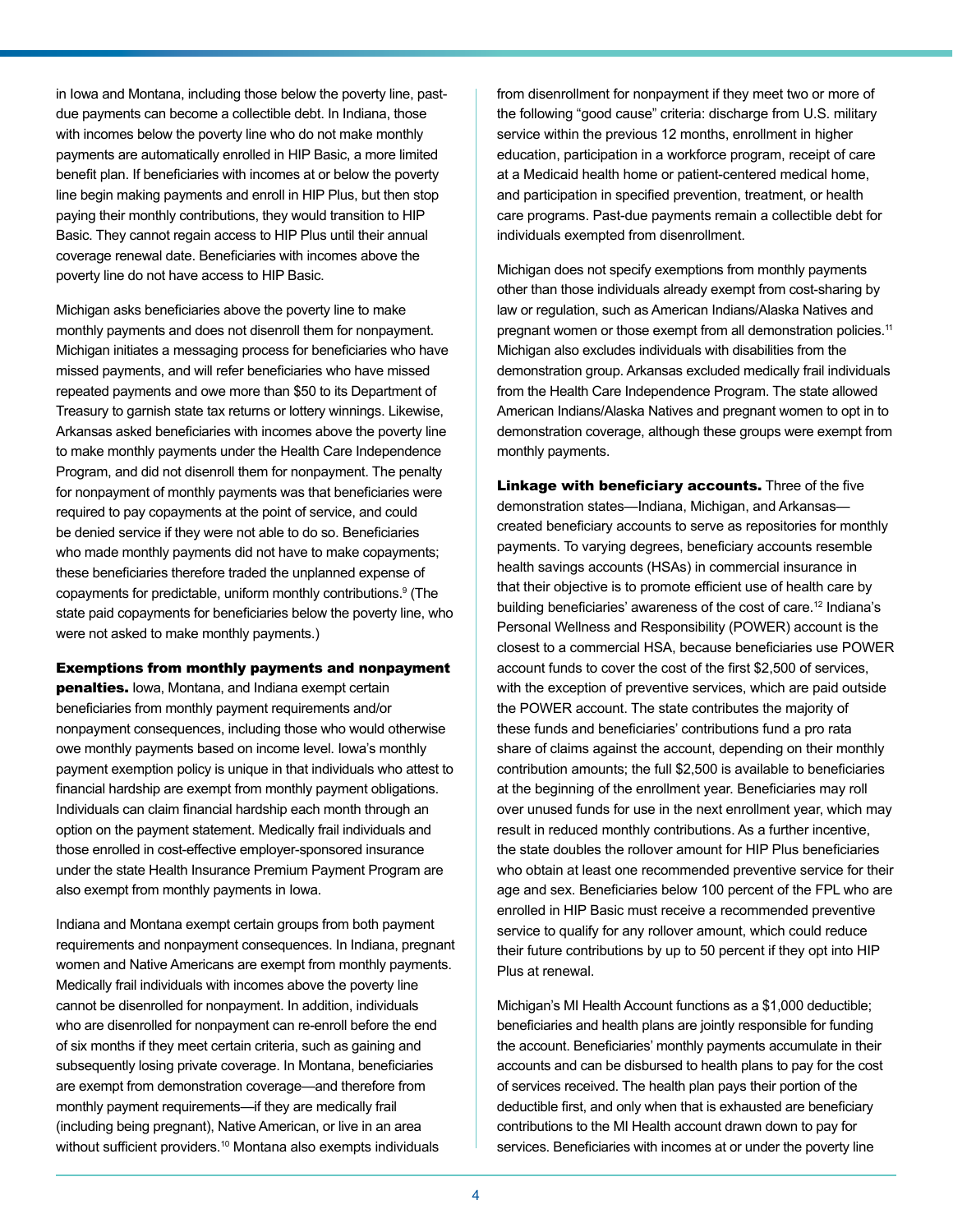are not required to make payments into the accounts, and the plans are responsible for 100 percent of the payment of all covered services. Beneficiaries in Michigan who agree to complete certain health behaviors and have incomes above the poverty line receive account credits that reduce their monthly payment amounts.

Finally, Arkansas's Independence Accounts were primarily intended to help beneficiaries track their service use and contributions, rather than acting as true HSAs. Beneficiaries in Arkansas who made monthly account contributions could use their account cards to pay point-of-service copayments. The cards drew funds from a master account managed by the state and there was no limit on the total amount of copayments that could be charged to the account cards. Beneficiaries who made six or more contributions to Independence Accounts could use up to \$200 in accumulated account contributions to pay future insurance monthly payments when they left Medicaid. Arkansas closed the Independence Accounts in June 2016, citing concerns about administrative costs.13

The other two states, Iowa and Montana, take a more traditional approach to monthly payments and do not track them as account payments.

## How do beneficiaries learn about their payment obligations and use the collection systems?

Beneficiaries' understanding of their payment obligations is important contextual information for interpreting observed payment and disenrollment rates. For example, if states' communication materials are unclear or their collection methods are confusing, low payment rates may be caused by a lack of understanding rather than an inability to pay. Alternatively, if there is evidence that beneficiaries do understand the rules and find it easy to enroll, low payment rates may indicate that beneficiaries have difficulty affording their monthly payments.

Assessing beneficiaries' understanding of their financial obligations is important in monitoring and evaluating demonstrations, because teaching beneficiaries about their obligation to make health insurance payments is a primary policy goal for several states. For example, Arkansas designed Independence Accounts primarily as a teaching tool to communicate the advantages of making steady monthly payments. For each monthly payment beneficiaries made, they were protected from copayments in the following month. Beneficiaries received quarterly Independence Account statements that showed their health service use and the costs they would have paid at the point of service if they had not made monthly account payments (or, conversely, costs they did pay at the point of service if they skipped the monthly payments).

Indiana, Iowa, and Michigan also use payment statements to educate beneficiaries on how to navigate their insurance coverage. Michigan's payment statement includes information about monthly payment and copayment reductions available to anyone who completes certain health behaviors. In Indiana, different health plans have different statements, but all provide the same general information: monthly payments and copayments due, providers visited, services received, and basic medical information. As in Arkansas, these statements also highlight the copayments that beneficiaries avoided by making their POWER account contributions.<sup>12</sup>

 behalf. Arkansas also allowed third-party payments under the All five states designed their collection methods to include personal checks and at least one more method of payment. Montana accepts payments by money order and electronic payments. Michigan also accepts electronic payments. Under the Health Care Independence Program, Arkansas allowed payments by credit card, automated draft, and money order. In the future, Indiana will give beneficiaries the option of making payments at MoneyGram and Walmart. Indiana, Michigan, and Montana also allow third parties, such as employers, providers, or community-based organizations, to contribute to monthly payments on behalf of beneficiaries. Given the state's earlier experience with HIP 1.0, Indiana Medicaid officials predict that some employers will pay monthly payments on their employees' Health Care Independence Program.

# How many individuals could be subject to monthly payments in these demonstrations?

We used data from the American Community Survey to estimate the number of eligible adults for each demonstration, setting the upper income threshold at 138 percent of FPL to account for the income disregard established by the Affordable Care Act (see Methods and Data Sources box at the end).<sup>14</sup> These estimates provide important context for the national evaluation, highlighting whether key design features are likely to affect a large or small proportion of likely enrollees. Michigan has the greatest number of likely eligible adults with incomes up to 138 percent of FPL (765,363), and Montana has the fewest (67,718; Figure 1). These standardized estimates of the number of eligible adults are based on a single data source and a uniform methodology, which facilitates comparison across the states. Each state has also developed its own estimate of the size of the eligible population, but these estimates are not necessarily comparable across states because each state uses its own approach to constructing an estimate in the year they apply for a demonstration, and because the methodology used is not always publicly available.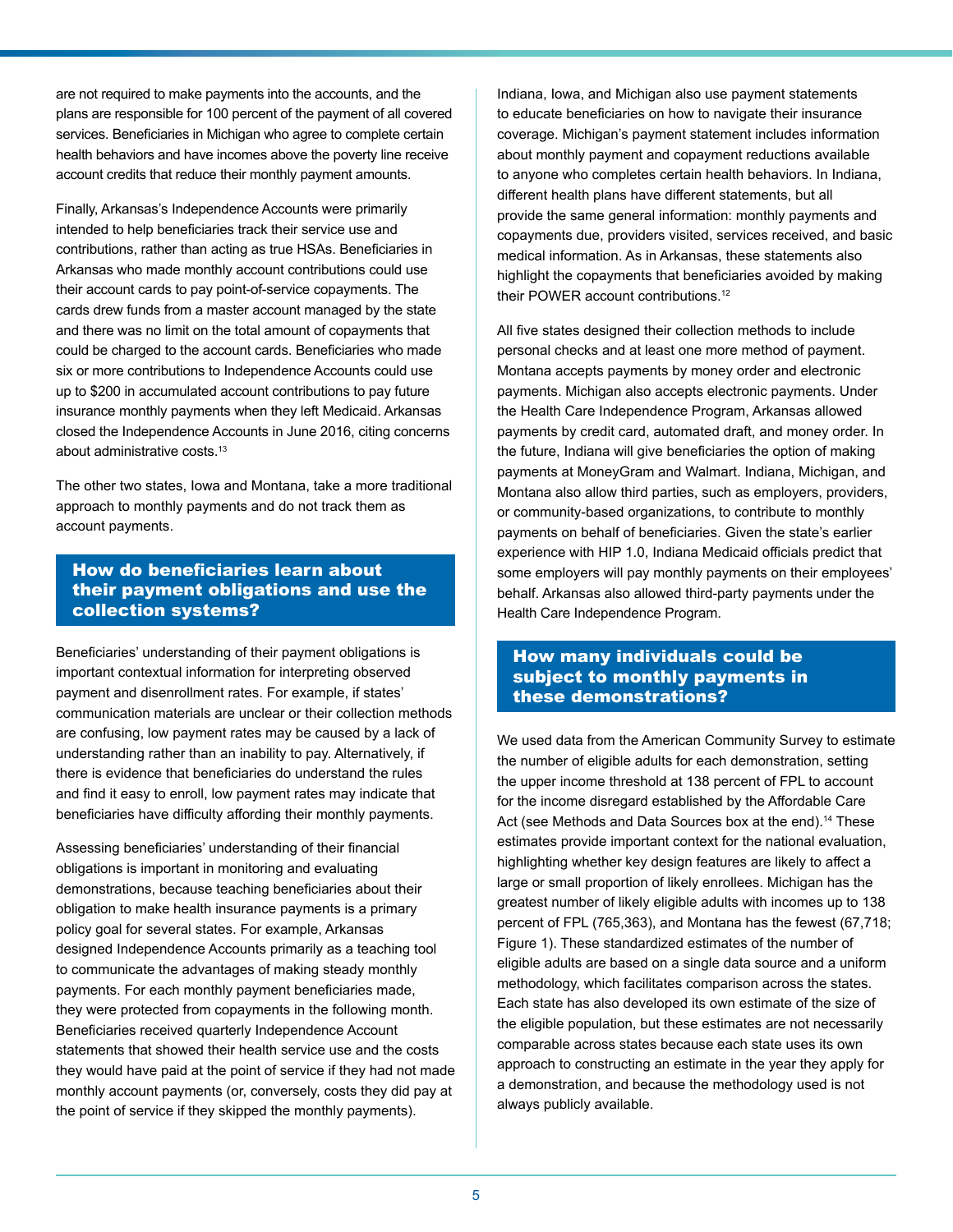

Source: Mathematica estimates of the likely eligible population for each demonstration; based on the Integrated Public Use Microdata Sample for 2015, the most recent data available.

Note: Estimates do not account for the exemptions described in the section on state-by-state differences in monthly payment design.

Figure 1 also illustrates how eligible adults are distributed across the different income groups. In Arkansas and Michigan, the beneficiaries subject to monthly payment policies are those above the poverty line (this is also true of Arkansas's current demonstration, approved for the 2017–2021 period). This group, indicated by the top segment of the bars, represents 32 percent of the total eligible population in Arkansas and 25 percent in Michigan. In Iowa and Montana, adults with incomes above 49 percent of FPL are subject to monthly payments, indicated by the middle and top sections of the bar. The group subject to monthly payments represents 61 percent of the total eligible population in Iowa and 62 percent in Montana. Finally, in Indiana, the entire demonstration population is subject to monthly payments. However, the monthly payments are essentially optional for those at or below the poverty line—76 percent of the eligible population—because nonpayment results in a transfer to the HIP Basic plan rather than disenrollment.

Figure 2 shows the proportion of the likely eligible population in each state that can be disenrolled for nonpayment. Arkansas did not have a disenrollment policy under the Health Care Independence Program and Michigan also does not disenroll beneficiaries for nonpayment. In Iowa, Indiana, and Montana, about one quarter of the estimated eligible population can be disenrolled for nonpayment. In all states, only adults with household incomes above the poverty line can be disenrolled.

#### Figure 2. Proportion of potential enrollees that can be disenrolled for non-payment of monthly payments, by state



Source: Mathematica estimates of the likely eligible population; based on the Integrated Public Use Microdata Sample for 2015, the most recent data available. Note: Estimates do not account for the exemptions described in the section on state-by-state differences in monthly payment design.

## What implications do monthly payments have for evaluations of section 1115 demonstrations?

 beneficiaries with incomes up to 133 percent of FPL. Varying of section 1115 demonstrations can compare the effect of monthly payments on adults at different income levels. Similarly, cross-state All five demonstrations represent policy experiments that will produce valuable evidence about the effect of monthly payments on Medicaid demonstration policies provide a unique opportunity to evaluate the effects of specific design elements. For example, because the states apply monthly payments to different income groups, including adults at or below the poverty line in Iowa and Montana and below 50 percent of FPL in Indiana, the national evaluation comparisons, using beneficiaries in certain demonstration states as treatment groups and those in other demonstration states as comparison groups, will also facilitate evaluations of the effect of different payment incentives and different consequences of nonpayment. Table 2 lists the treatment and comparison states that feature these and other design elements.

The five demonstrations also have the potential to produce valuable evidence when examined individually. Anticipating that many Medicaid beneficiaries will transition to commercial coverage one day—either through the Marketplace or through an employer—states have designed their payment requirements to help teach Medicaid beneficiaries about the value of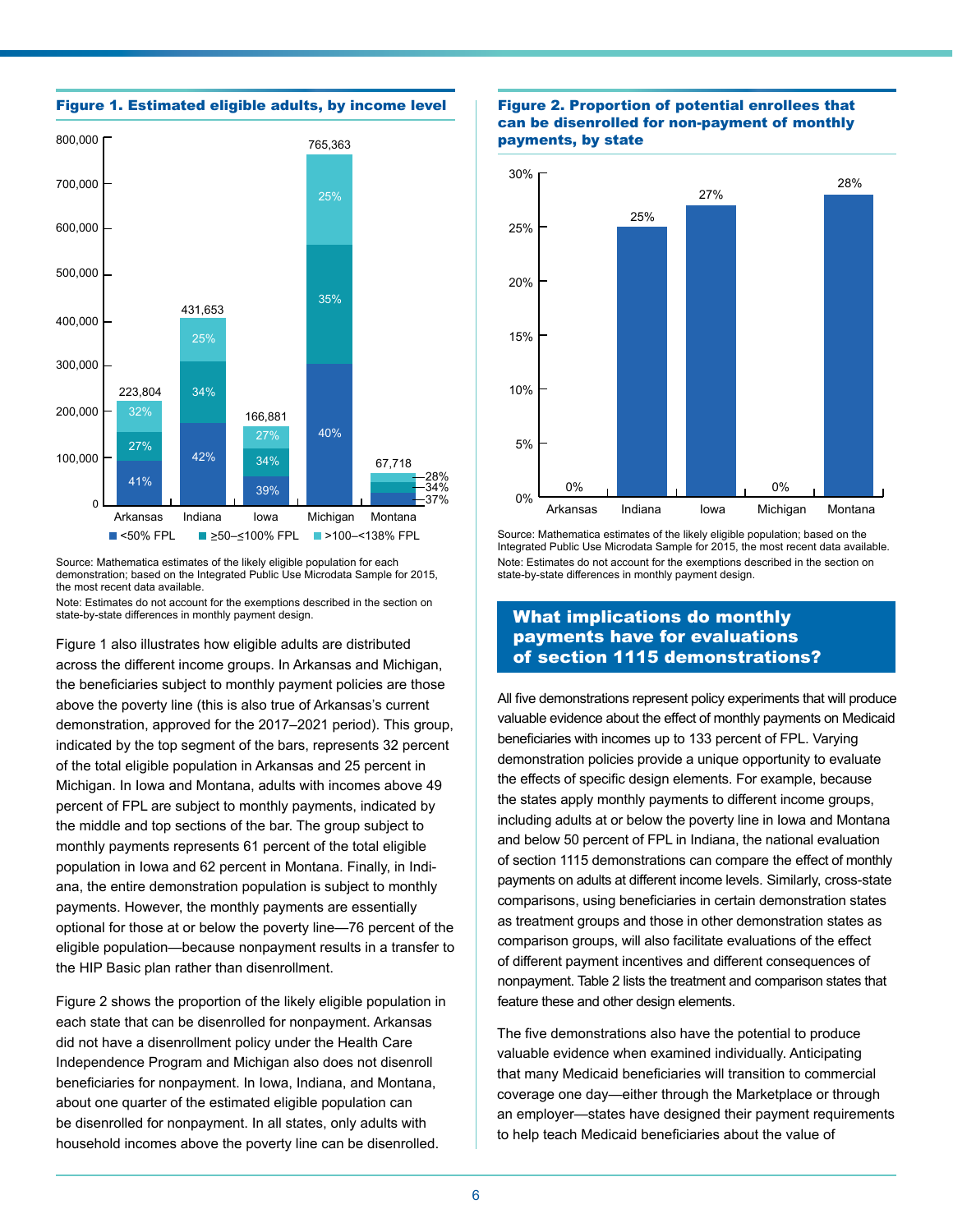#### Table 2. Cross-state comparisons among demonstration states for evaluating selected elements of monthly payment design

| <b>Policy</b>                                                                                  | <b>Indicator</b>                                                | <b>Treatment states</b>    | <b>Comparison states</b>                                                                                                                                                                              |
|------------------------------------------------------------------------------------------------|-----------------------------------------------------------------|----------------------------|-------------------------------------------------------------------------------------------------------------------------------------------------------------------------------------------------------|
| Monthly payments for beneficiaries<br>with incomes under 100% FPL                              | Take-up rates                                                   | Iowa, Indiana, Montana     | Arkansas, Michigan                                                                                                                                                                                    |
| Monthly payment amounts above \$15                                                             | Take-up rates; payment rates                                    | Indiana, Michigan, Montana | Arkansas, Iowa                                                                                                                                                                                        |
| Disenrollment for non-payment                                                                  | Mid-year disenrollments                                         | Indiana, Iowa, Montana     | Arkansas, Michigan                                                                                                                                                                                    |
| Immediate re-enrollment allowed<br>after disenrollment for<br>non-payment                      | Length of coverage spells/churn                                 | lowa                       | Indiana, which also disenrolls for<br>nonpayment but does not allow<br>immediate re-enrollment. Montana,<br>which allows re-enrollment if past-<br>due premiums are paid or assessed<br>by the state. |
| Upfront payment required for<br>coverage to take effect                                        | Take-up rates                                                   | Indiana                    | Montana, which requires premiums<br>upon enrollment but provides a<br>90-day grace period                                                                                                             |
| Monthly payments waived or<br>reduced for completion of (or<br>commitment to) health behaviors | Rewards earned; renewal rates by<br>whether rewards were earned | Indiana, Iowa, Michigan    | Arkansas, Montana                                                                                                                                                                                     |

Note: The take-up rate is the proportion of the likely eligible population that enrolls.

health insurance, the importance of participating actively in their own coverage, and the typical payment requirements in commercial coverage. States should carefully assess whether the required payments and payment rates are understood by beneficiaries and whether the demonstrations are meeting their educational goals before interpreting the results of these programs. As noted, lack of beneficiary understanding may drive low payment rates. However, if there is evidence that beneficiaries understand payment rules, low payment rates may indicate that beneficiaries have difficulty affording their monthly payments.15 The upcoming national evaluation will include an assessment of states' educational materials and of beneficiary understanding of premium requirements (Irvin et al. 2015). The national evaluation will also examine beneficiaries' understanding and use of accounts, as well as rates of completion of incentivized health behaviors that can reduce monthly payment liability.

Research is also needed on the achievement of preventive care goals and on enrollment outcomes. Having to pay for Medicaid coverage could signal that it is valuable, which could encourage some people to enroll or to stay enrolled. On the other hand, monthly payment requirements could have an unintended effect on Medicaid-eligible adults by discouraging them from enrolling or staying enrolled in the program. Where payments are required, or beneficiaries do not understand that payment is voluntary, monthly payments may deter low-income adults from enrolling in Medicaid because they may believe they cannot afford to do so. In states that disenroll beneficiaries for nonpayment, it may be more difficult for beneficiaries to stay on Medicaid, or to re-enroll after a gap in coverage. Investigating enrollment outcomes where there are payments is a key goal of the national evaluation (Irvin et al. 2015).

Due to the potential for both positive outcomes and harms to beneficiaries that may result from monthly payment

demonstrations, the national evaluation will maximize the opportunity to compare these demonstrations to each other and to states with traditional Medicaid programs (Irvin et al. 2015). As the five states monitor and refine their demonstrations, and as other states consider adopting similar policies, indications that monthly payments are adversely affecting coverage may signal the need for changes in CMS policy to protect beneficiaries. Conversely, if adverse outcomes are not observed, state and federal officials may consider allowing a range of monthly payment designs that meet state policy goals.

#### SECTION 1115 EVALUATION ABOUT THE MEDICAID

In 2014, the Center for Medicaid and CHIP Services within the Centers for Medicare & Medicaid Services (CMS) contracted with Mathematica Policy Research, Truven Health Analytics, and the Center for Health Care Strategies to conduct an independent national evaluation of the implementation and outcomes of Medicaid section 1115 demonstrations. The purpose of this cross-state evaluation is to help policymakers at the state and federal levels understand the extent to which innovations further the goals of the Medicaid program, as well as to inform CMS decisions regarding future section 1115 demonstration approvals, renewals, and amendments.

The evaluation focuses on four categories of demonstrations: (1) delivery system reform incentive payment (DSRIP) programs, (2) premium assistance, (3) beneficiary engagement and premiums, and (4) managed long-term services and supports (MLTSS). This issue brief is one in a series of short reports based on semiannual tracking and analyses of demonstration implementation and progress. The reports will inform an interim outcomes evaluation in 2017 and a final evaluation report in 2019.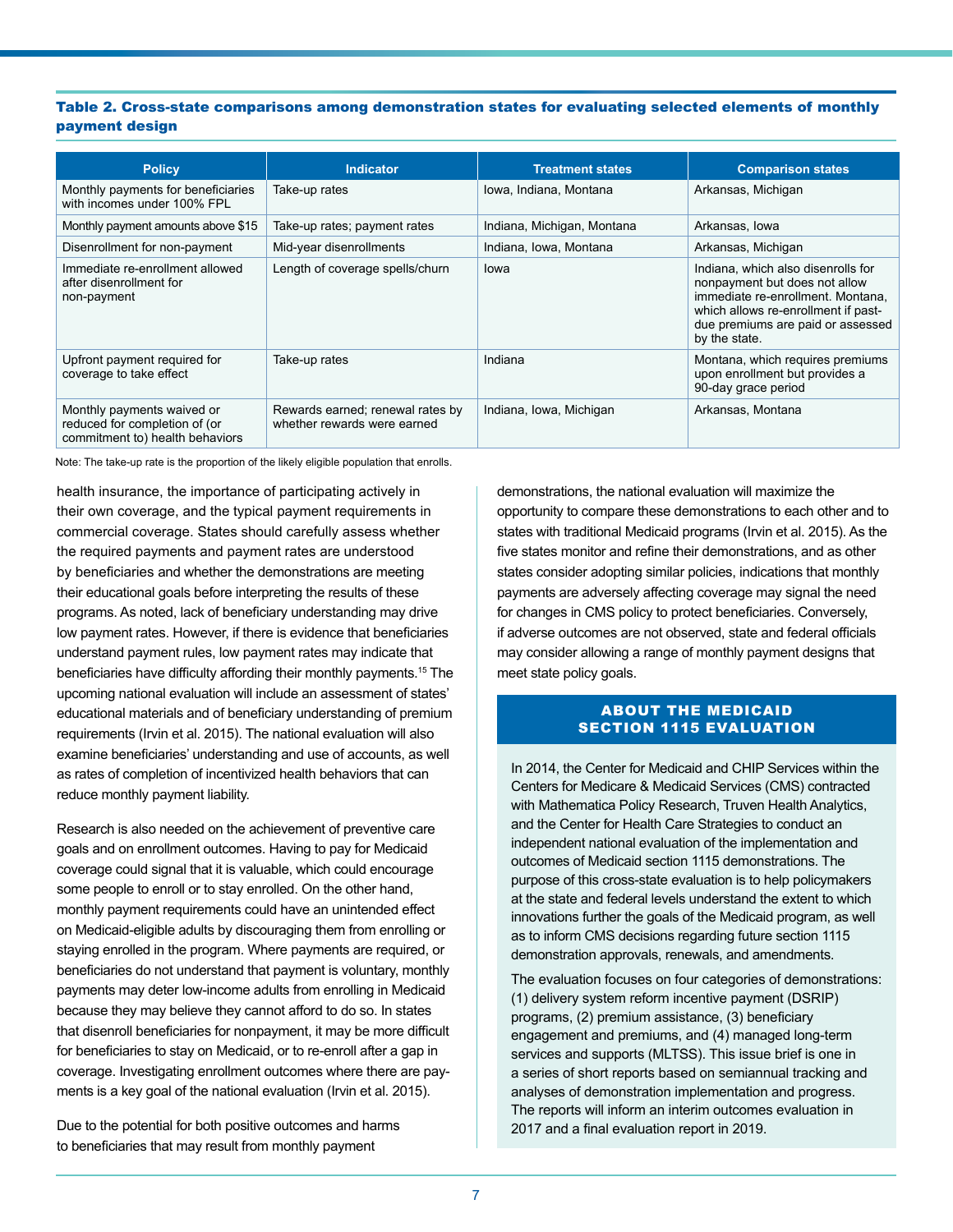#### METHODS AND DATA SOURCES

Descriptive information about section 1115 demonstrations is based on Mathematica's analysis of the Special Terms and Conditions listed below, as well as approved operational protocols. Operational protocols are included as attachments to the Special Terms and Conditions or as standalone documents on www.Medicaid.gov, depending on the state.

- Arkansas Special Terms and Conditions, approval period September 27, 2013–December 31, 2016; as amended January 1, 2015.
- Indiana Special Terms and Conditions, approval period February 1, 2015–December 31, 2018.
- Iowa Wellness Plan Special Terms and Conditions, approval period January 1, 2014–December 31, 2016; as amended December 31, 2014.
- Michigan Special Terms and Conditions, approval period December 30, 2013–December 31, 2018.
- Montana Special Terms and Conditions, approval period November 1, 2015–December 31, 2020.

We also conducted key informant interviews with Medicaid officials in Arkansas, Indiana, Iowa, and Michigan in 2015 and 2016, and with Montana officials in 2017. We designed interview protocols to clarify information in the Special Terms and Conditions and operational protocols for each demonstration and to assess the implementation of demonstration policies. Each interview included a lead interviewer and a note taker.

To construct estimates of the size of the eligible population, the number of enrollees who could be subject to premiums and the number that could be disenrolled for nonpayment in each state, we used the 2015 Integrated Public Use Microdata Sample (IPUMS) data, prepared by the University of Minnesota Population Center (Ruggles et al. 2015). These were the most recent data available at the time of our analysis. IPUMS is generated from the American Community Survey and facilitates construction of family relationships. We used SAS (version 9.4) to apply sample weights to all estimates.

To estimate the eligible population, we identified individuals who:

- Were between the ages of 19 and 64.
- Reported that they were a citizen or became naturalized citizens.
- Did not report receiving Supplemental Security Income (SSI), as these individuals would already have been Medicaid-eligible on the basis of disability.
- Met state-specific income eligibility thresholds for the demonstration. Modified adjusted gross income was estimated by excluding household welfare payments received through SSI, Aid to Families with Dependent Children, or General Assistance. The American Community Survey gathers information on income received over the last 12 months. Thus, income data reflect earnings in 2014.
- Did not report having any type of health insurance coverage at the time of the survey, which means our estimates reflect the number of uninsured at a point in time.
- Met other state-specific inclusion and exclusion criteria:
	- Indiana, Iowa, Michigan, and Montana transitioned adults that were previously eligible for Medicaid into the new demonstrations. In addition to adults who reported being uninsured, our estimates include adults who reported enrollment in "Medicaid, Medical Assistance, or any kind of government assistance plan for those with low incomes or a disability" and who met the income eligibility requirements of the 1115 demonstration in these three states.
	- Arkansas's demonstration did not include adults previously eligible for Medicaid, so we excluded employed parents with incomes below 17 percent of the FPL and unemployed parents with incomes below 14 percent of the FPL.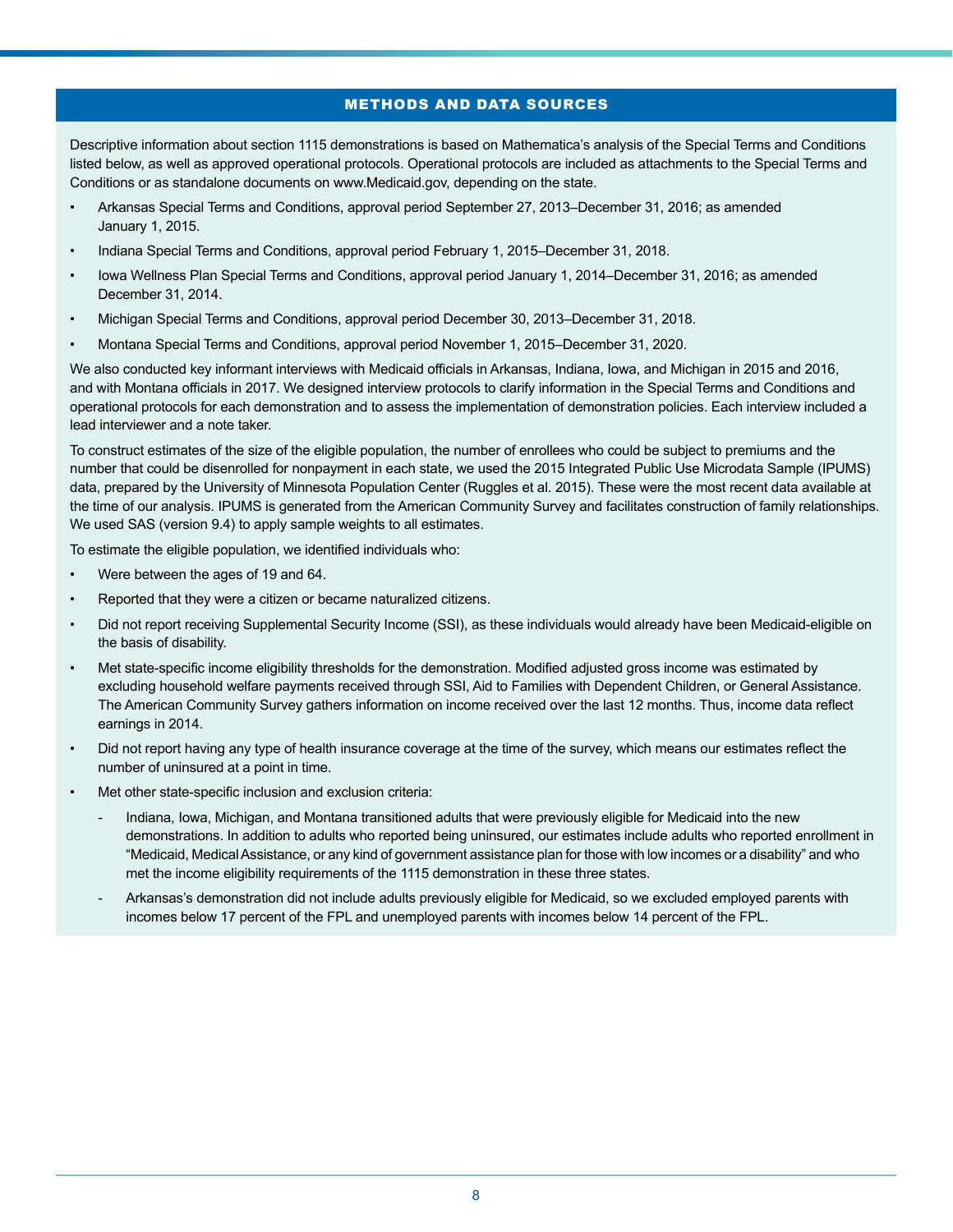# **References**

- Boudreaux, Michel, Kathleen Thiede Call, Joanna Turner, Brett Fried, and Brett O'Hara. "Accuracy of Medicaid Reporting in the ACS: Preliminary Results from Linked Data." Working Paper. Minneapolis, MN: State Health Access Data Assistance Center and U.S. Census Bureau, 2013. Available at [http://www.](http://www.shadac.org/sites/default/files/publications/ACSUndercount_WorkingPaper_0.pdf) [shadac.org/sites/default/files/publications/ACSUndercount\\_](http://www.shadac.org/sites/default/files/publications/ACSUndercount_WorkingPaper_0.pdf) WorkingPaper 0.pdf. Accessed April 28, 2017.
- Byrd, Vivian, Maggie Colby, and Katharine Bradley. "Beneficiary Engagement Strategies in Medicaid Demonstrations." Submitted to the U.S. Department of Health and Human Services, Centers for Medicaid & Medicaid Services. Oakland, CA: Mathematica Policy Research, June 2017.
- Irvin, Carol V., Debra Lipson, Carey Appold, Maggie Colby, Katharine Bradley, Jessica Heeringa, Jenna Libersky, Vivian Byrd, and Julia Baller. "Medicaid 1115 Demonstration Evaluation Design Plan." Final report to the Centers for Medicare & Medicaid Services. Cambridge, MA: Mathematica Policy Research, May 2015.
- Miller, Rachel, and Kara Contreary. "Educating Beneficiaries About the Cost of Care: Health Accounts in Arkansas, Indiana, and Michigan." Submitted to the U.S. Department of Health and Human Services, Centers for Medicaid & Medicaid Services. Oakland, CA: Mathematica Policy Research, June 2017.
- Miller, Rachel, Kristin Maurer, and Katharine Bradley. "Beneficiary Understanding of Incentives: Evidence from Interim Demonstration Evaluation Reports in Indiana, Iowa, and Michigan." Submitted to the U.S. Department of Health and Human Services, Centers for Medicaid & Medicaid Services. Oakland, CA: Mathematica Policy Research, July 2017.
- Spielman, S. E., D. Folch, and N. Nagle. "Patterns and Causes of Uncertainty in the American Community Survey." Applied Geography, vol. 46, January 2014, pp. 147–157. doi: 10.1016/j.apgeog.2013.11.002.

#### **Endnotes**

<sup>1</sup> The Affordable Care Act established a 5 percent income disregard that increases the effective income limit from 133 to 138 percent of the federal poverty level.

2 For more information on the national evaluation, the design plan is available at https://www.medicaid.gov/medicaid-chipprogram-information/by-topics/waivers/1115/downloads/ evaluation-design.pdf.

<sup>3</sup> See section 1916A(b)(1)(A) of the Social Security Act. Certain eligibility groups constitute exceptions, such as working people with disabilities eligible under the Ticket to Work and Work Incentives Improvement Act and children with disabilities eligible under the Family Opportunity Act. States may also require premiums of certain parents eligible for transitional medical assistance.

4 Under Arkansas Works, the state requires monthly payments of 2 percent of household income for beneficiaries with incomes above 100 percent of the FPL. The policies and implementation experience described in this brief were in effect during Arkansas's initial demonstration.

5 See Byrd, Colby, and Bradley (2017), a companion issue brief, for more detail on payment rewards and incentives.

<sup>6</sup> Arkansas stopped accepting monthly payments just prior to closing its beneficiary accounts in June 2016, citing the administrative costs of operating the accounts. Dates are based on information gathered from key informant interviews with state officials on July 8, 2015 and on August 16, 2016.

 $^7$  Section 1902(a)(8) of the Social Security Act establishes the reasonable promptness rule. The Act states: [A state plan for medical assistance must] "provide that all individuals wishing to make application for medical assistance under the plan shall have opportunity to do so, and that such assistance shall be furnished with reasonable promptness to all eligible individuals."

Section 1092(a)(34) of the Social Security Act establishes the retroactivity rule. The Act states: [A state plan for medical assistance must] "provide that in the case of any individual who has been determined to be eligible for medical assistance under the plan, such assistance will be made available to him for care and services included under the plan and furnished in or after the third month before the month in which he made application (…)"

 $\mathrm{^8}$  Beneficiaries who are disenrolled for nonpayment in Montana remain eligible but no longer receive benefits, consistent with the state's 12-month continuous eligibility policy. Disenrolled individuals may re-enroll after repayment of debt or debt assessment without reapplying for Medicaid if they are within the 12-month continuous eligibility period.

<sup>9</sup> Arkansas has a premium assistance demonstration, in which adults newly eligible for Medicaid under the Affordable Care Act enroll in Qualified Health Plans (QHPs) in the Marketplace. The state pays qualified health plan (QHP) copayments on behalf of premium assistance beneficiaries. Enrollment in QHPs is mandatory if beneficiaries are not medically frail and have a choice of QHPs from two or more issuers. Iowa also has a premium assistance demonstration in 2014 and 2015. Iowa's premium assistance demonstration effectively closed on December 31, 2015, although the state retained its authority to operate the program through December 2016. One of Iowa's two participating QHP carriers became insolvent in late 2014 and the other stopped accepting new Medicaid beneficiaries in 2015. The state received approval in January 2016 to modify eligibility for its other 1115 demonstration, the Iowa Wellness Plan, to include the population formerly enrolled in premium assistance.

 $10$  As of June 2017, there were no areas with insufficient providers contracted to the third-party administrator (TPA) for the demonstration. Montana also exempts those needing continuity of care that would not be available or cost-effective